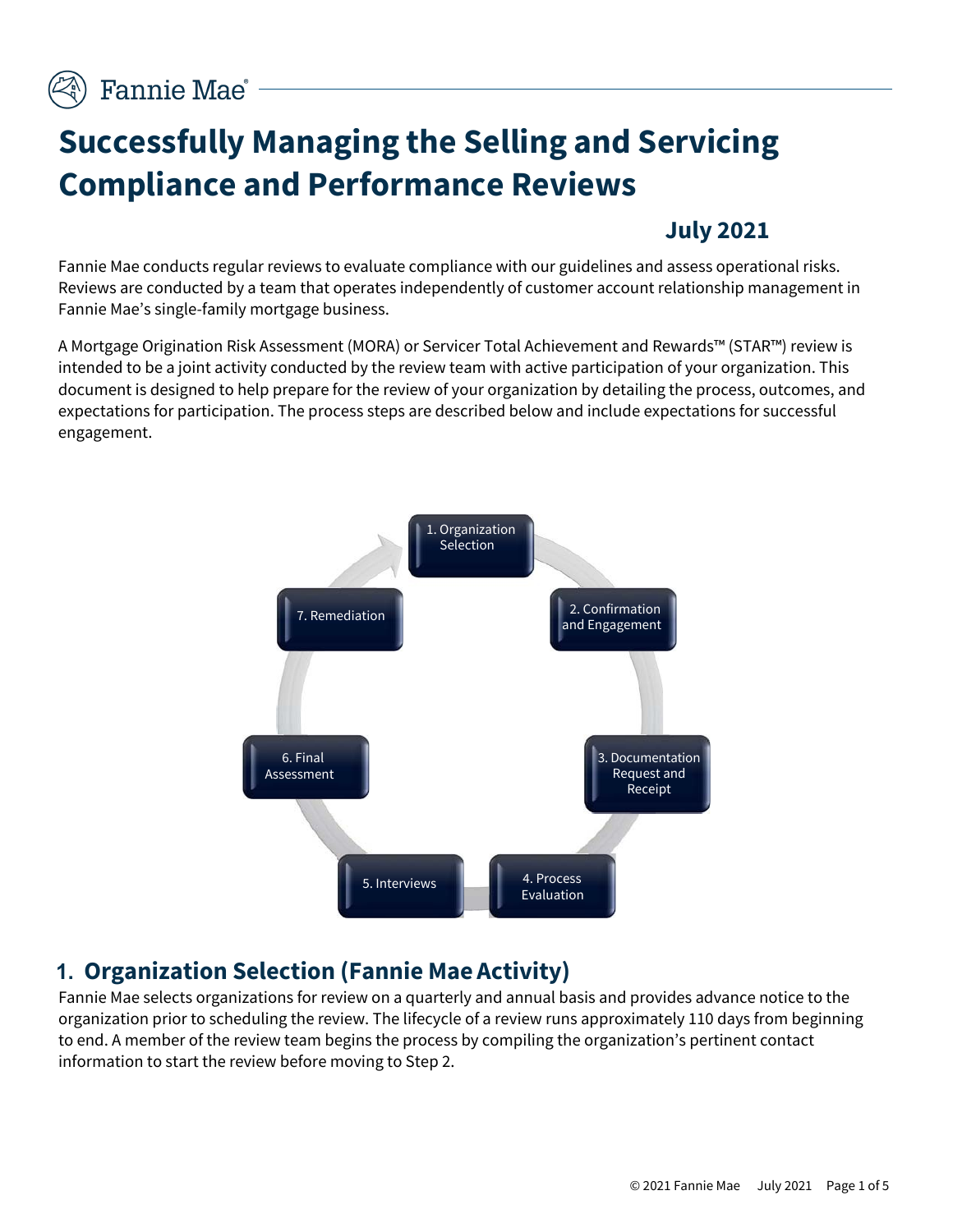## **2. Confirmation and Engagement (Fannie Mae and OrganizationActivity)**

First, the review team will collaborate with your Fannie Mae customer account team to:

- a) Understand any changes in your organization and/or contract;
- b) Confirm the main contact and location for the review; and
- c) Discuss any outstanding items from previous reviews.

The review team will confirm dates to conduct the review and identify a main contact in your organization to assist in the submission of documents and/or communications to the review team.

NOTE: Every attempt is made to accommodate scheduling conflicts; however, schedulingis based on*:*

- Last scheduled review;
- Status of any remediation; and
- Review team's scheduling/staff capacity

*Reviews are conducted over two days, and Fannie Mae will determine whether to meet onsite at your location or via telephone.*

#### **IMPORTANT**

**Main Contact** – It is important that the organization's assigned main contact for the review be well-versed in your processes and able to access loan files and other documents. This is critical in ensuring that the appropriate documentation is submitted, and the individual can effectively communicate with us regarding any preliminary findings based on the documents submitted and/or process evaluation.

Assigning a clerical person to this task is not recommended if the person is not sufficiently familiar with your process to provide timely documentation/information to successfully complete the review. Lack of an appropriate contact can adversely affect the final review assessment.

**Scheduling Staff –** It is critical that the necessary staff and management be available during the review. Since the review is typically scheduled a few months in advance, it is recommended that you block staff calendars for those days. A preliminary agenda will be sent with your documentation request.

### **3. Documentation Request and Receipt (Fannie Mae and Organization Activity)**

Approximately 80 days prior to the scheduled review date, the review team will send a comprehensive list of required documentation to the main contact. The document will include, but not be limited to, requests for copies of policies, procedures, various reports, and loan files. Due dates will be clearly identified on the request and are generally set four weeks from the request. A shorter time frame of two weeks will be applied for documentation related to Investor Reporting and Cash Management reviews. The review team will use these to complete the process evaluation (Step 4) prior to the interviews.

#### **IMPORTANT**

**Documentation Request Instructions –** Due to the sequence of the review process, it is critical that requested documents are provided by the due date. The main contact is expected to:

- a) Read the entire documentation request carefully;
- b) Note the required due dates (when documents must be submitted to FannieMae);
- c) Understand the required document submission format and follow the File Transfer Portal (FTP) Submission Requirements provided with the Documentation Request;
- d) Contact the review team with any questions or clarifications; and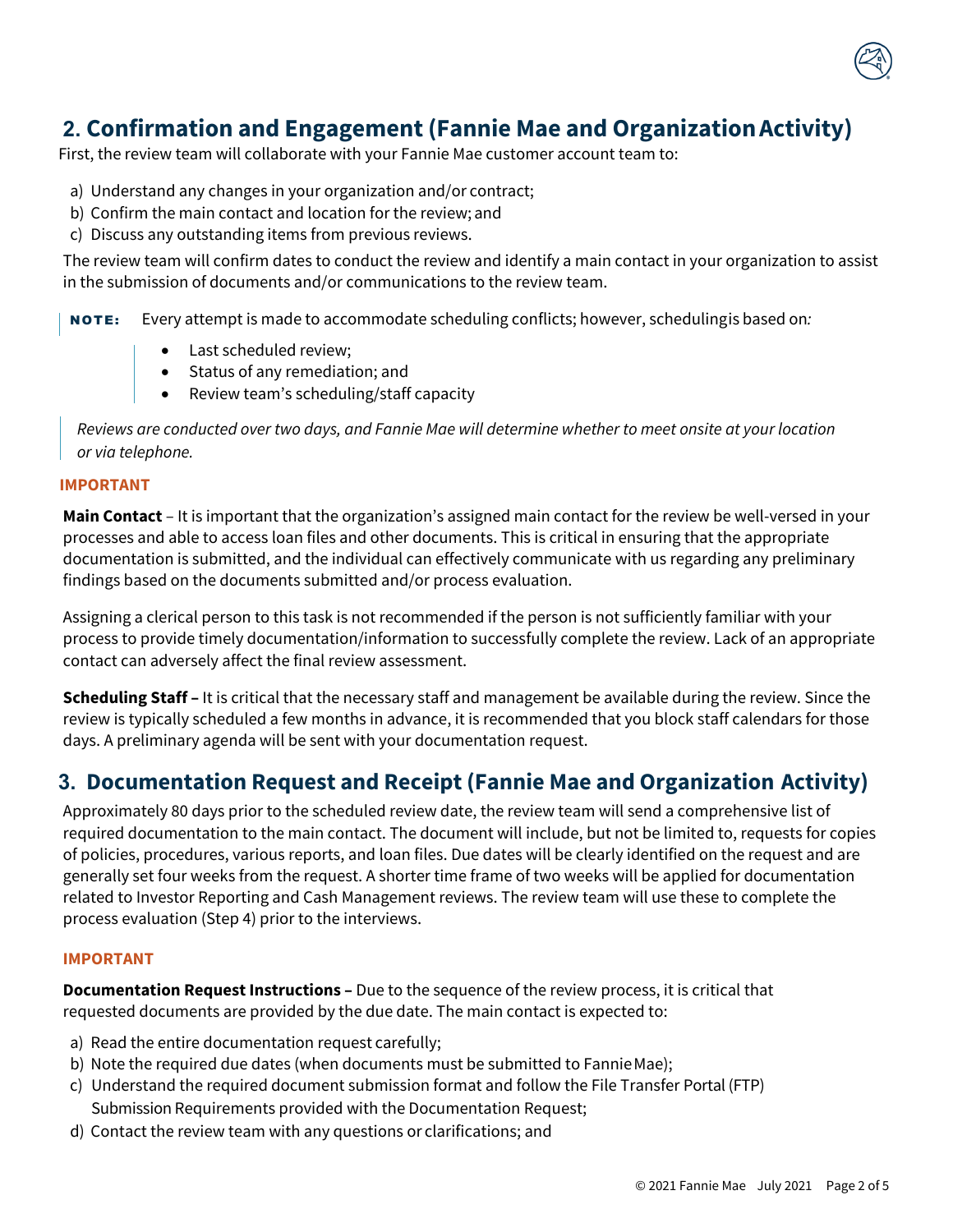e) View sample document requests at these links:

 [STAR Document Request Template](https://singlefamily.fanniemae.com/media/document/xlsx/star-document-request-template) [MORA Document Request](https://singlefamily.fanniemae.com/media/document/xlsx/mortgage-origination-risk-assessment-document-request-template) Template

**NOTE:** *Failure to provide all applicable documents by the due date can adversely affect the final*  assessment.

## **4. Process Evaluation (Fannie Mae Activity)**

A key component of your review is process evaluation (also referred to as "testing"), which consists of a review of policies, procedures, management reports, and file-level testing. The objective is to "validate" adherence to Fannie Mae requirements and assess operational capabilities. The process areas reviewed may include some or all of the following:

- Organizational Overview and Shared Processes
	- o Enterprise Risk Management
	- o Change Management
	- o People Management
	- o Technology and Business Continuity and Disaster Recovery
	- o Vendor Management
- **Selling** 
	- o Origination Channels
	- o Underwriting/Appraisal
	- o Quality Control
	- o Secondary Marketing
	- o Closing/Post-Closing/Funding
- Servicing
	- o General Servicing
	- o Solution Delivery
	- o Timeline Management

The review's scope will be identified in the document request form that your organization will receive as described in step 3.

**NOTE**: To assist in expediting the review and making an accurate assessment, the review team will provide a list of preliminary findings and/or a request for additional information prior to the interview.

### **IMPORTANT**

**Process Area Assessments** – Each of the referenced areas will be assessed and a rating applied. The ratings are based on all information obtained in the overall review, including file testing, process reviews, and interviews. Vie[w Final Assessment](#page-3-0) for more information.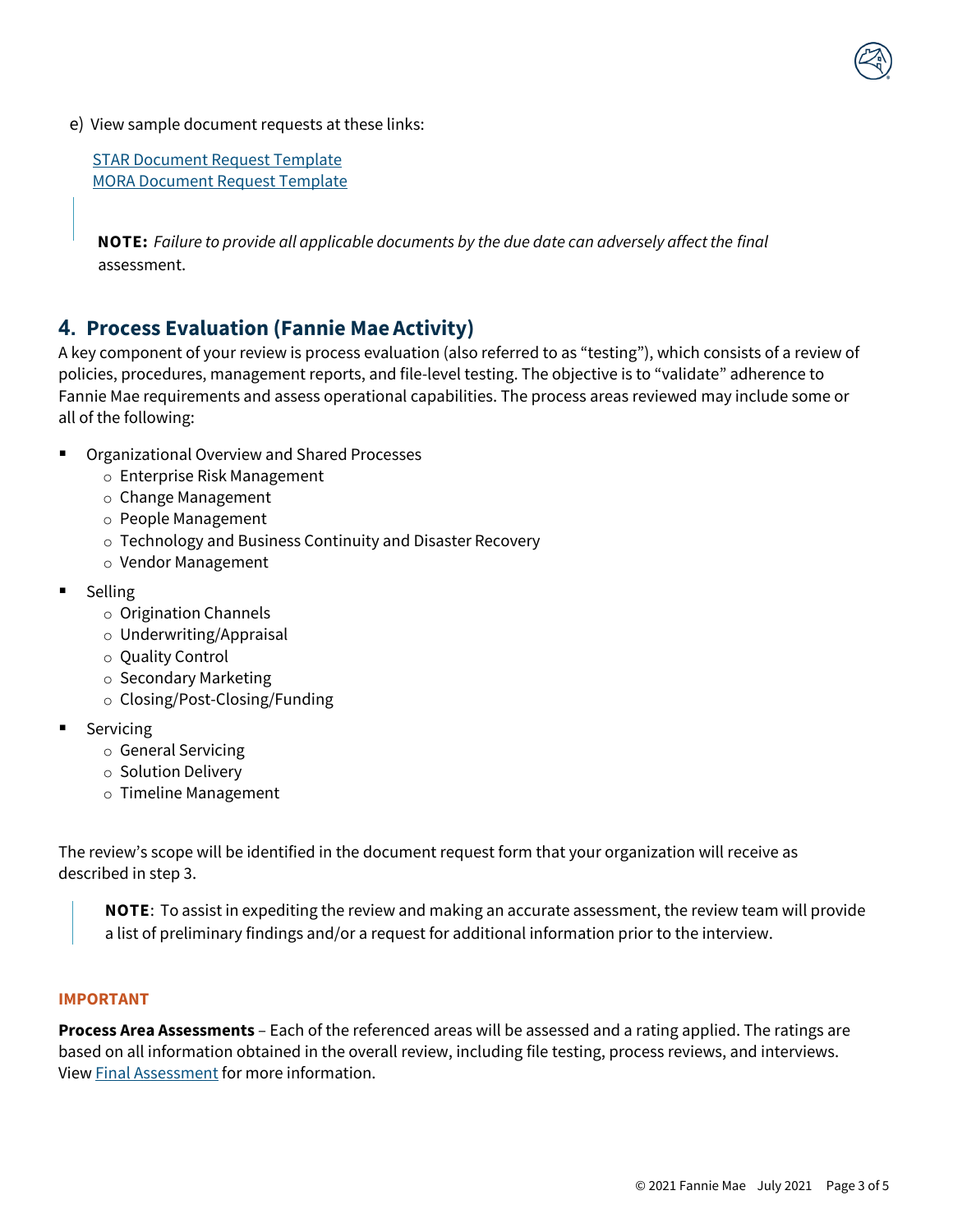

- a) Prior to beginning the two-day review, the review team will confirm the topic areas and participants with the primary contact and/or a delegate. Interviews are a necessary component to reconcile any questions we have. These conversations are used to draw a final conclusion between your documented processes and your actual performance and/or to allow youthe opportunity to provide any evidence to rebut concerns we mayhave.
- b) Day one will start with an "entrance" meeting to discuss what can be expected over the two daysof interviews and what happens after the two days. The remainder of the day will include process area interviews, typically concluding by 5:00 p.m. Each business area interview typically requires approximately one hour. The review team may work with you to modify the schedule ifappropriate.
- c) Day two is generally a half day but may be extended if additional time is needed to review processes and/or conduct walkthroughs of the physical site and/or systems. The day will conclude with an "exit" meeting to recap all findings and discuss nextsteps.

### **IMPORTANT**

**Staff Availability** – It is critical that the appropriate staff are present and on time for the respective interview. The review team may request participation of staff in addition to those originally selected by your organization if the review team considers it necessary to fully understand your day-to-day operations.

**Logistics** – It is highly recommended, whenever possible, that one conference room be used for all staff interviews. A conference phone, access to a copier, and internet access are also requested.

## <span id="page-3-0"></span>**6. Final Assessment (Fannie MaeActivity)**

All reviews result in a final assessment report that includes the findings, applicable corrective actions, any recommendations based on the results of testing and interviews, and process area ratings. This final report compiled by the review team always receives a second-level review and is then approved by Fannie Mae.

### **IMPORTANT**

**Process Area Ratings –** The final report provides the review team's final assessment by process area, with one of the following ratings applied to each:

- **Acceptable –** Indicates minimal or no findings identified. Overall, the controls or outcomes in this process area are satisfactory; however, minor remediation and/or recommendations may be provided to strengthen the business area.
- **Needs Improvement –** Indicates findings or inconsistencies identified and corrective action will be required to address the deficiencies within a specified time period. An Action Plan and/or other remedies available may be assessed.
- **Unsatisfactory –** Indicates findings identified and corrective actions have been cited to address the deficiencies within a specified time period. Significant and/or accelerated remediation will be required as stated in the Action Plan and/or other remedies may beassessed.

**NOTE:** The overall assessment of a process area is based on the findings identified and the severity of those findings – e.g., high, medium, orlow.